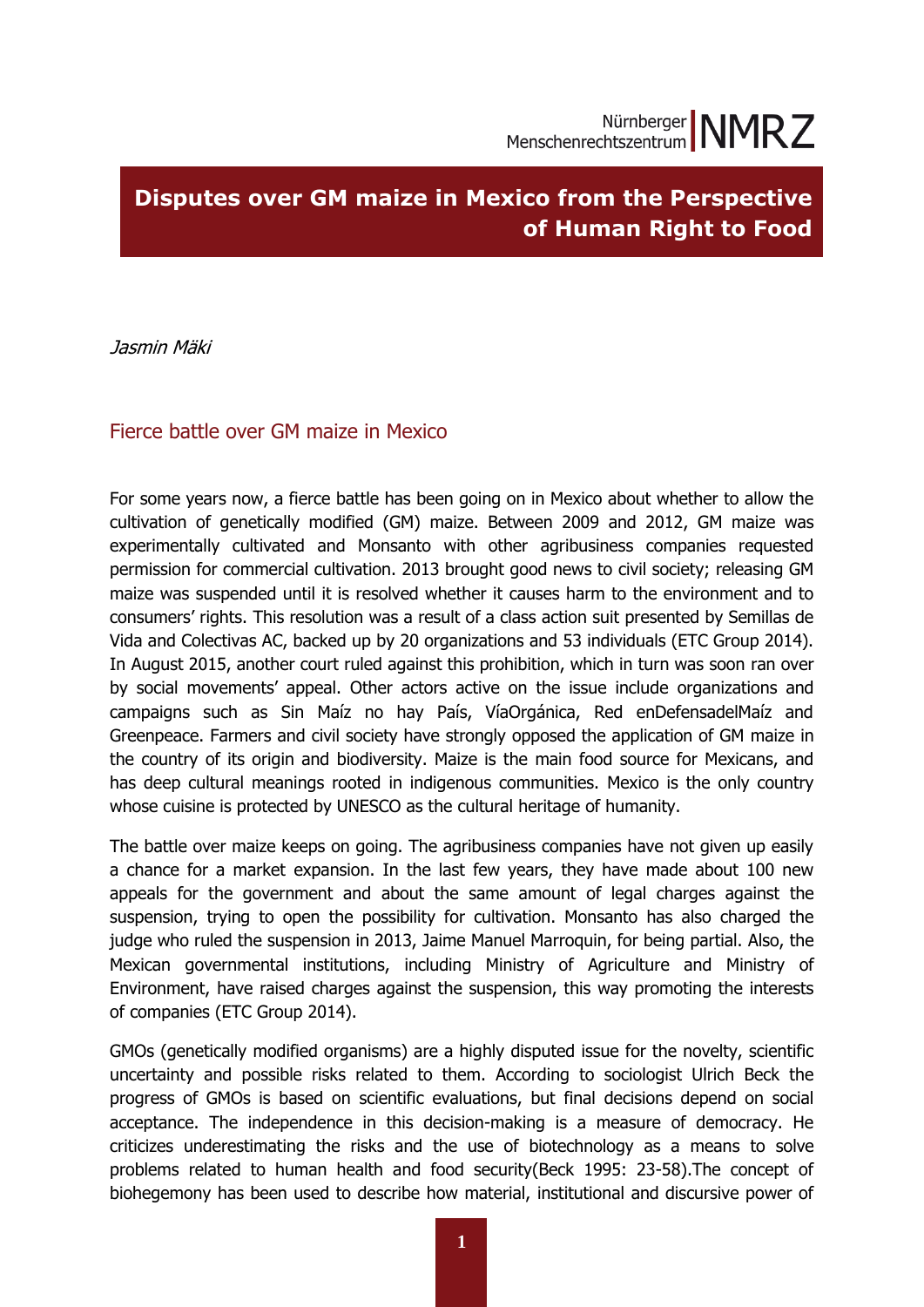politicians, scientists and companies maintain a hegemony favourable for agrobiotechnology (Newell 2009: 38). As social movements do not hold the same amount of power, they argument strategically in the media in order to justify their viewpoints and influence general opinion. In this process they actively create new meanings, but this creation is also subject to restricting structural factors, such as legislation and the social and political environment (Motta 2014: 5). In this article the focus is on the relation of GM cultivation and human right to food and especially how the social movements in Mexico interpret GM maize as a threat to the realization of this right.

Social movements in Mexico mostly argue against GM products on the grounds of possible environmental and health risks; there is not enough scientific proof about the safety of GMOs. They pose a threat of genetic contamination and damage to biodiversity. There is a great risk for human health, as in no other country biotechnology is allowed on crops which form the basis of nutrition. Allergenic reactions, adverse effects by toxins and possible other currently unknown harms for health are subjects of concern. It has been argued that sufficient investigations were not conducted when authorizations were given for experimental cultivation of GM maize in Mexico. Social movements have expressed their worries about the government's inability to take adequate samplings and coordinate responsibilities on biosafety; this violates national laws on biosafety and environment, as well as the international Cartagena Protocol on Biosafety (2000; 2003). The National Commission on the Use and Knowledge of Biodiversity (Conabio) proposed as a conclusion of their research a total prohibition on GM maize. The promoters of GM corn argue the opposite: GMOs are safe, do not threat the native corn, possible risks are carefully controlled (Motta 2014: 44-52).

# From human right to food to GM regulation

How do GMOs relate to universally declared human rights? How can the discussion about GM maize in Mexico be seen from the viewpoint of human right to adequate food? The Mexican civil society actors have argued that cultivation of GM maize threats the right to adequate food, among other rights. Human right to adequate food is protected in the article 25 of Universal Human Rights Declaration (1948) and in the article 11 of the International Covenant on Economic, Social and Cultural Rights (1966). The latter also establishes the obligations of states, "to improve methods of production, conservation and distribution of food by making full use of technical and scientific knowledge, by disseminating knowledge of the principles of nutrition and by developing or reforming agrarian systems in such a way as to achieve the most efficient development and utilization of natural resources".

The right to adequate food is essential for human dignity and for the fulfilment of other human rights. The Human Rights Council appoints the Special Rapporteur on the right to food, for whom "the right to food is the right to have regular, permanent and unrestricted access, either directly or by means of financial purchases, to quantitatively and qualitatively adequate and sufficient food corresponding to the cultural traditions of the people to which the consumer belongs, and which ensure a physical and mental, individual and collective, fulfilling and dignified life free of fear" (OHCHR).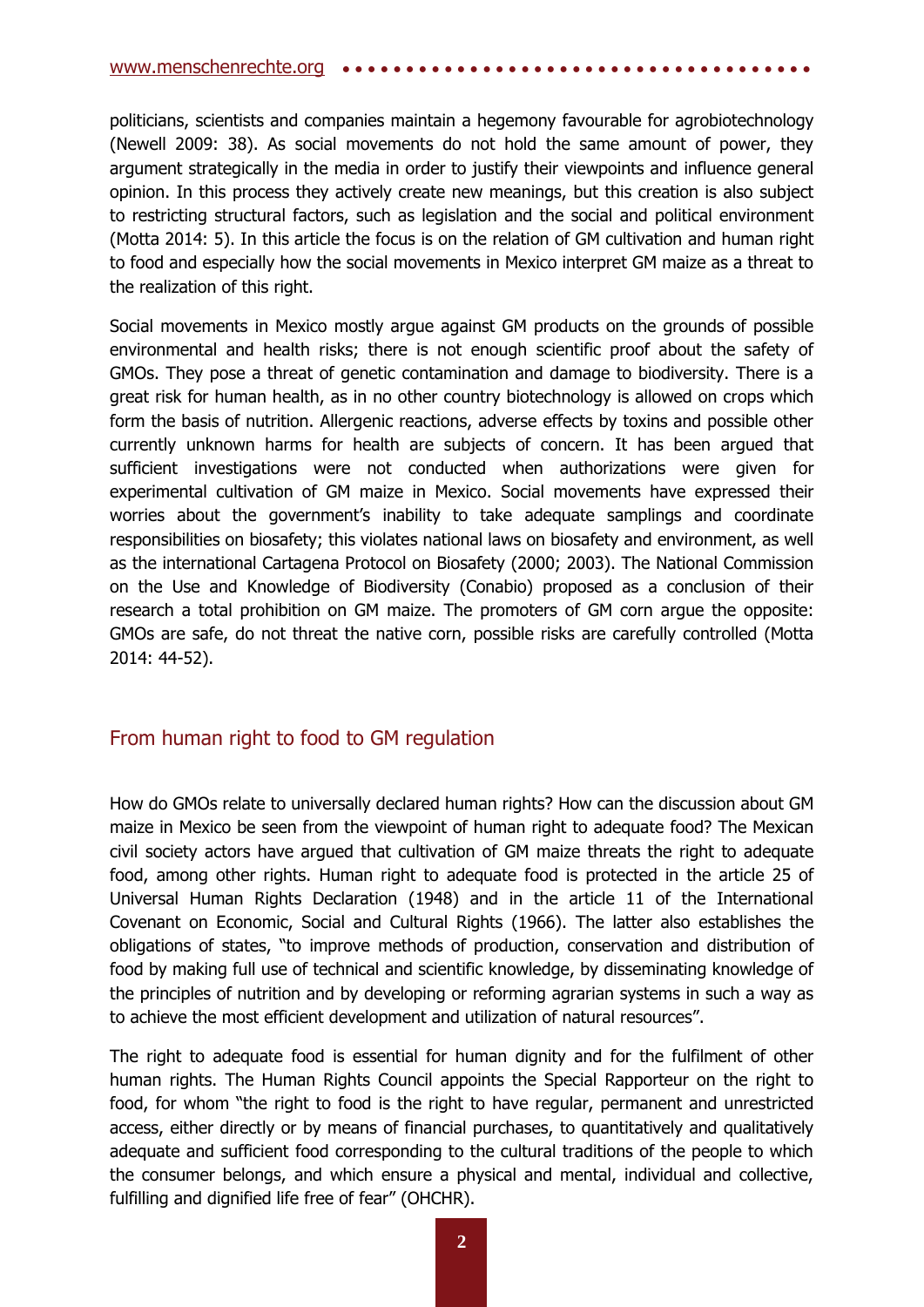#### [www.menschenrechte.org](http://www.menschenrechte.org/) ••••••

There are three key aspects regarding right to food: adequacy, availability and accessibility. Adequacy refers to a range of factors to be taken into account when considering the appropriateness of a certain diet in specific conditions; economic, social, cultural, climatic and ecologic conditions. Sustainability and food security form part of adequacy, as they address the future conditions for the realization of the right to food. Availability means that sufficient quality food, "free from adverse substances, and acceptable within a given culture" should be available, either by direct production using natural resources or by functioning distribution and markets. Cultural values and consumer concerns regarding food should be considered. Accessibility is both economical and physical; it should be financially at reasonable level, and especially physical access of vulnerable groups should be guaranteed. Food should be accessible in a sustainable manner in accordance with other human rights (CESCR 1999). Food security is realized when "all people, at all times, have physical and economic access to sufficient, safe and nutritious food to meet their dietary needs and food preferences for an active and healthy life" (World Food Summit Plan of Action 1996).

The 4th article of the Constitution of Mexico also guarantees: "Every person has a right to food, which is nutritious, sufficient and of good quality. The state guarantees it." The Mexican Biosafety Law (2005, art.2) offers special protection for native maize in its centre of origin. The law establishes a case-by-case evaluation process for application of GM crops, and stages of experimental liberation, pilot liberation and commercial liberation. This is in accordance with the 'precautionary principle' established in the international Cartagena Protocol on Biosafety to the Convention of Biological Diversity (2000; 2003), of which Mexico is party. Precautionary principle promotes cautious consideration because of the scientific uncertainty and possible risks whereas the principle of 'substantial equivalence' treats GMOs as equivalent to traditional products. With both principles case-by-case considerations are applied, though up to varying extents.

# Ensuring right to food and regulating GMOs – State role in Mexico?

States are obliged to secure progressively the access to adequate food by respecting, protecting and fulfilling the right to food. Respecting means not to deny access by any measures. States should also protect individuals' access to food from negative interference by other individuals or companies. Fulfilling means positive measures of facilitating the access to food, livelihood and food security, and ultimately providing food if necessary. The state has the responsibility to provide an environment where also business actors, local communities, individuals and civil society organizations can and should contribute to the realization of the right to adequate food (CESCR 1999).

Food and Agriculture Organization of the United Nations has established the "Voluntary guidelines to support the progressive realization of the right to adequate food in the context of national food security" (2004). According to guideline 8D about biodiversity of genetic resources for food, states should act to: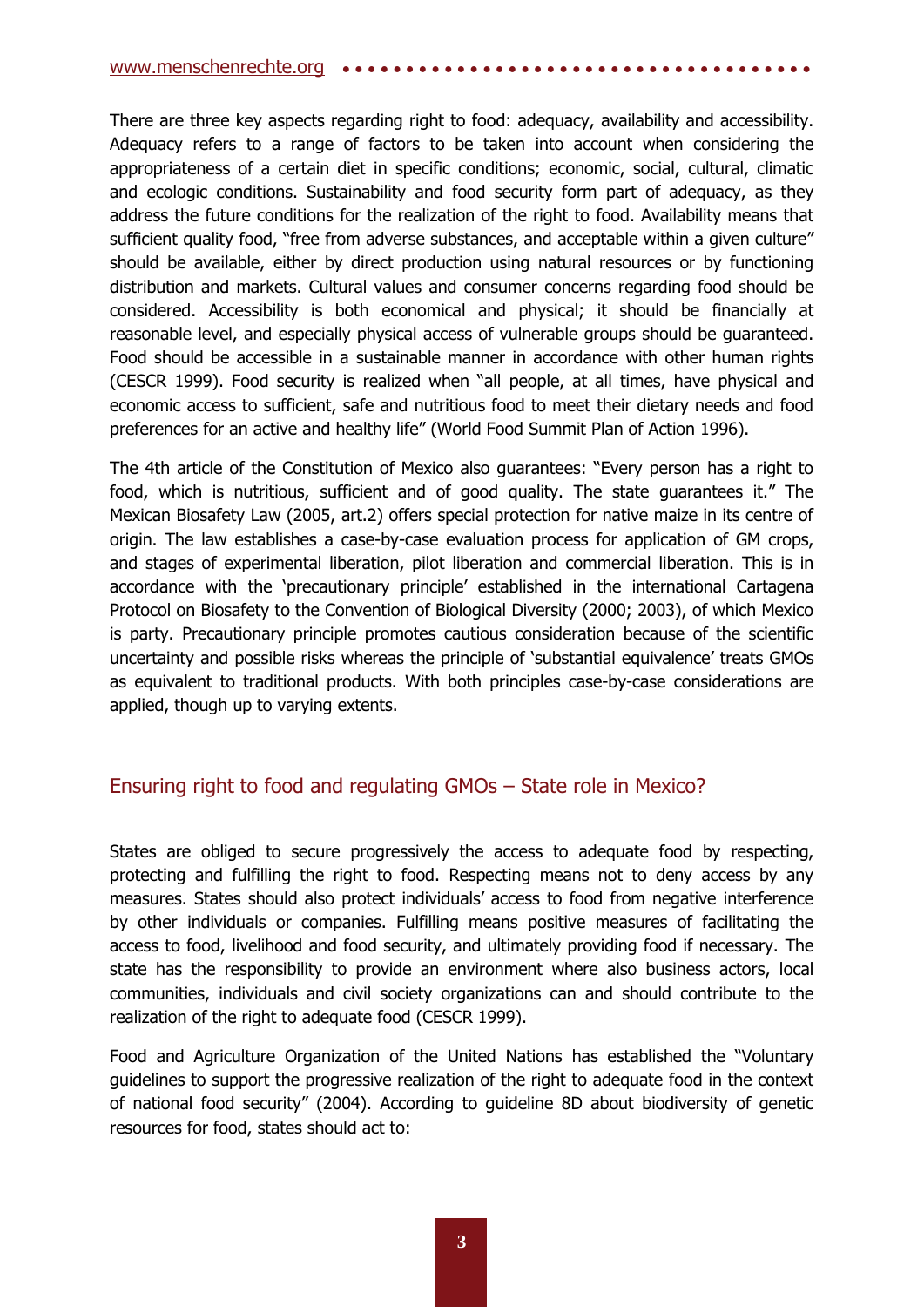"— — prevent the erosion of and ensure the conservation and sustainable use of genetic resources for food and agriculture, including, as appropriate, for the protection of relevant traditional knowledge and equitable participation in sharing benefits arising from the use of these resources, and by encouraging, as appropriate, the participation of local and indigenous communities and farmers in making national decisions on matters related to the conservation and sustainable use of genetic resources for food and agriculture."

Decision-making processes should be open for individuals, indigenous communities and vulnerable groups. When necessary, public resources should be allocated to secure the participation, especially when other participants are more powerful (FAO Corporate document repository). This is crucial when decisions about GM crops are being made. Because of scientific uncertainty and disputes, the issue should be socially negotiated. GM application can only take place, if it is largely accepted in the society.

Former Special Rapporteur on the right to food, Olivier de Schutter, also highlights the responsibility of states to guarantee the right to food of smallholders and secure their position in the agribusiness. It means involving them when food security and other relevant aspects are considered, and promoting diverse ways of trading. It is considered "vital that farmers are not forced to join the agro-export networks, and that they are sufficiently supported if they opt, instead, for the production of food crops for local consumption". Smallholders in developing countries are the most vulnerable group for food insecurity (De Schutter 2009a: 11). Another vulnerable group are indigenous communities. The state also has obligations to protect their right to food from external parties. Here applies the obligation to fulfill; indigenous peoples' access to food and its production should be facilitated, and the ways indigenous peoples aspire for food security should be respected (Ziegler 2005).

Mexican government has shown inabilities to build a coherent long term plan for efficient food production and distribution. Hunger is a real problem in the country, despite of the fact that overweight is more and more common. There is imbalance in food politics and inequity of access to food. The right to food of vulnerable groups such as indigenous communities, small farmers and people of the countryside is not sufficiently addressed. Also, the nutritional content of food should be taken into account; fast food is displacing domestic fresh food. GM maize has been offered as an answer to food security, but it is questionable whether it provides an answer to Mexican food problems. So far GM cultivation by large companies has often worsened vulnerable groups' food security situation. Additionally, the deep cultural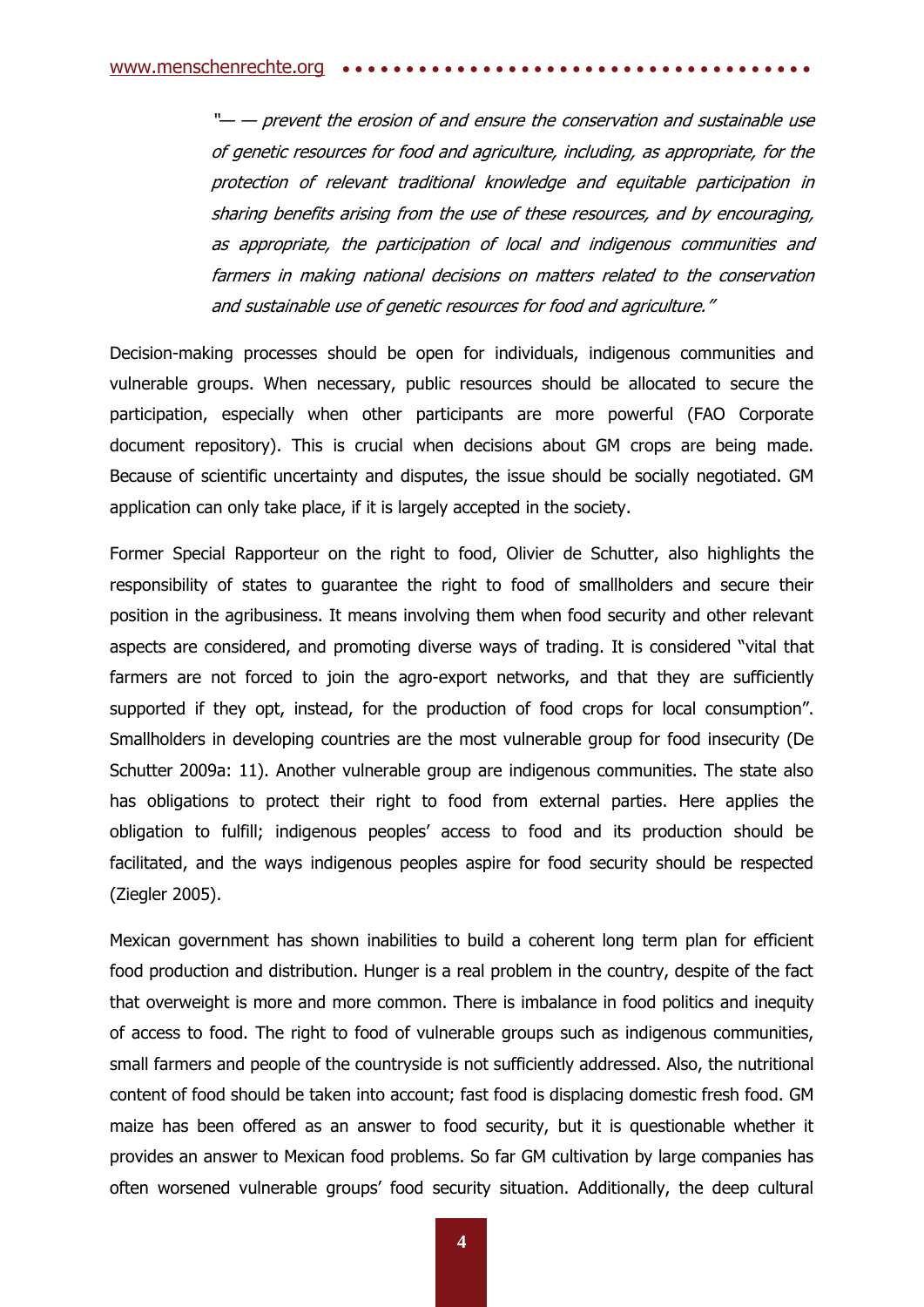[www.menschenrechte.org](http://www.menschenrechte.org/) ••••••

values associated to native maize are to be respected, and the specific conditions of Mexico regarding food adequacy should be considered. Civil society has expressed concerns about the disappearance of maize related knowledge and practices (ETC Group 2014).

Along with the right to food should be considered other rights closely linked to it; healthy environment, right to informed choice (labelling of GM products) and to democratic participation. A holistic view should be applied in politics regarding these interdependent rights.

# Free trade, intellectual property rights and GM crops

According to Jean Ziegler, another former Special Rapporteur on the right to food, one major economic factor preventing the realization of the right to food is related to biotechnology and GM plants in the form of ownership of patents by companies of the North. This affects negatively to accessibility and availability of food (Ziegler 2001: 3). Considering this it can be argued that the introduction of GM cultivation, at least under the current system of multinational company dominance, might risk the food security of small farmers and vulnerable groups.

AsbjørnEide, also a former Special Rapporteur on the right to food, writes about state obligations regarding economic, social and cultural rights:

> "--- State obligations require active protection against other, more assertive or aggressive subjects - more powerful economic interests, such as protection against fraud, against unethical behaviour in trade and contractual relations, against the marketing and dumping of hazardous or dangerous products. This protective function of the State is widely used and is the most important aspect of State obligations with regard to economic, social, and cultural rights, similar to the role of the State as protector of civil and political rights;  $-$ " (Eide, A; 1999)

In the context of Mexico, this statement imposes a pressure on the government which finds itself in the midst of appeals and lobbying by large multinational companies and fiercely resisting civil society. The situation is not made easier by the ostensible democracy of the country; corruption and close ties between politicians and economic actors are not a rarity. The multilevel system of tribunals at both federal and state levels complicates the issue; the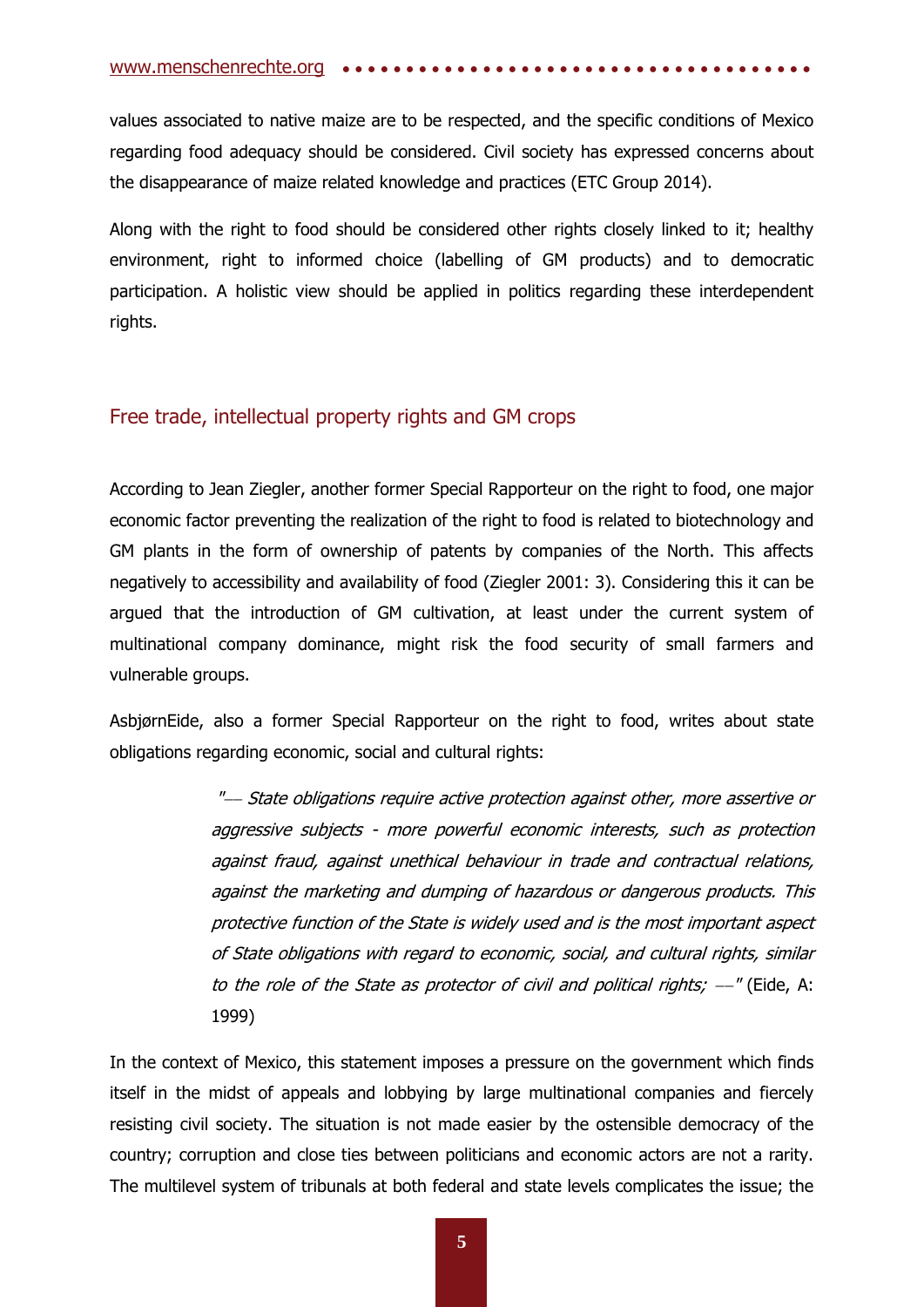decisions regarding GMOs have not been coherent. The inability to state a clear long-term stance can be seen in the resolutions.

De Schutter has criticized the uneven realization of the right to food in Mexico, despite general improvements in alleviating hunger. According to official numbers, 28 million people had insufficient access to food in 2010 (De Schutter 2012). At the same time, the wider availability of unhealthy options and economic growth have resulted in a largest number of overweight people in the world (Mann 2014: 100). The challenge for Mexico is to secure the good function of different forms of farming coexisting in the country. The key problems are the power of interest groups and insufficient mechanisms for people to claim their rights. There are various social assistance programs, but their beneficiaries are not stated clearly enough and they should focus better on the aspect of adequate food. De Schutter made specific notions on GM maize cultivation plans in Mexico. He sees the benefits unclear, as transgenic maize does not bring a solution to the issues relevant for Mexican agriculture, such as drought or poor soil. Instead, there are various problems. The separation of GM and native maize would be impossible because of gene flow and seed exchange by farmers. Conserving biodiversity is a crucial factor in answering challenges posed by climate change and environmental changes. Another threat is the increasing power of companies and thereby growing insecurity of food and income for small farmers. There are more relevant aspects to be considered when aiming for food security and efficiency in farming in Mexico (De Schutter 2012: 6-17).

According to FAO: "It is said that consumers take the risks while the producers reap the benefits." These risks imply the possible harm that GMOs might cause to human health. FAO promotes considering equity; the gap between poor and the rich. Especially how the widening application of GM agriculture could guarantee the nutrition and health also for poorer populations in the developing countries. According to the Union of Concerned Scientists, on the large scale the GM crops have not been especially productive compared to conventional farming. Also, improving traditional farming methods improves the crops and it should be carefully investigated which are the best ways to improve food production (Gurian-Sherman 2009).

Patents on seeds can prevent the full realization of the right to food. Following the principles of the right, people should have economic access to food, or have the possibilities to produce the food. Expensive seeds protected by intellectual property rights and the obligation to buy new GM seeds every year from companies pose a threat to these aspects. Patents on the main source of food and life are in contradiction with the principle of human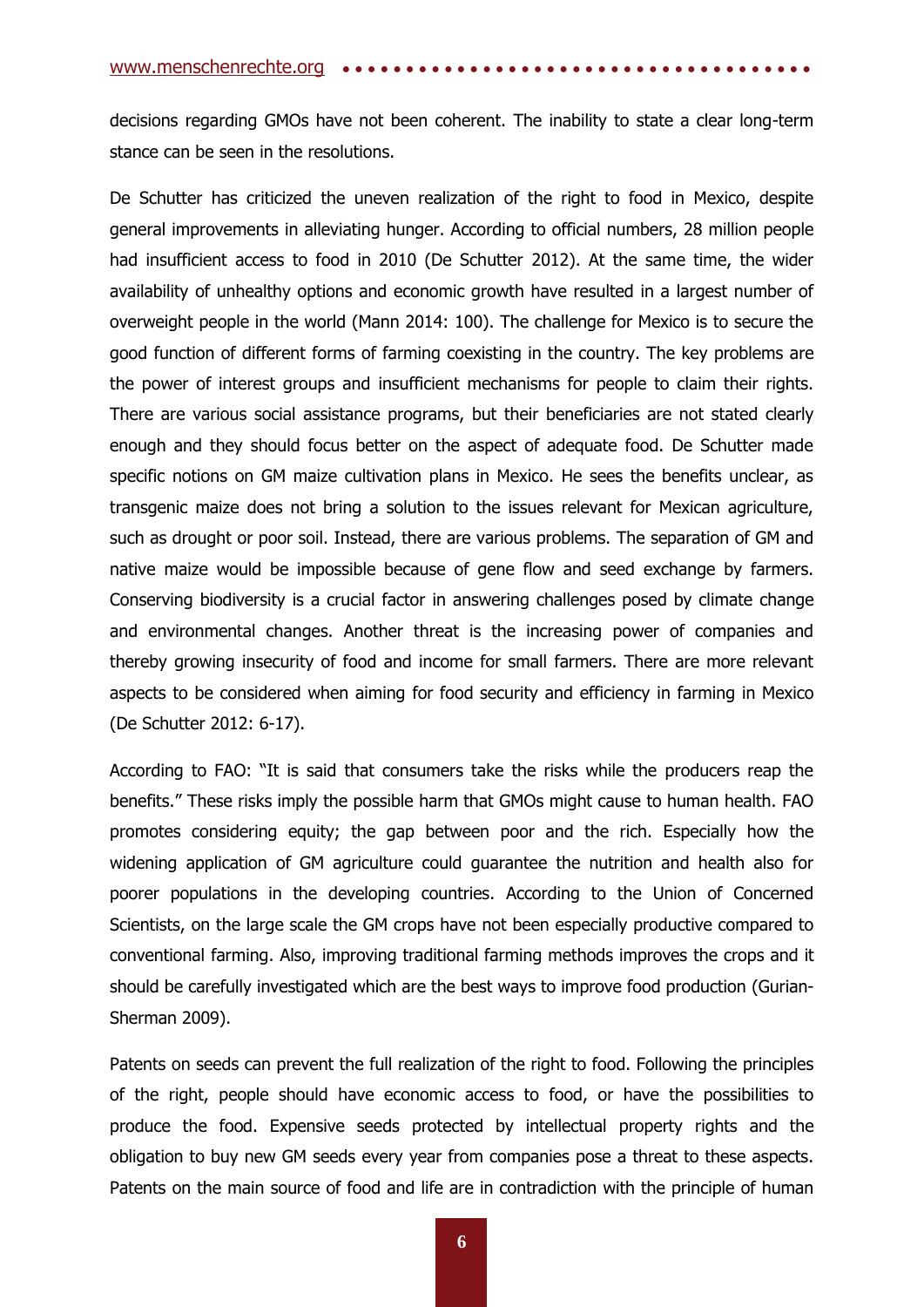right to food which guarantees access to nutrition, the basic need for every human to exist. Intellectual property rights should be rightfully respected, but when companies are taking hold of source of nutrition, should it be under closer scrutiny.

The state obligations on the right to food apply to regulating commercial seed markets, as well as protecting traditional farmers' seeds and agrobiodiversity. Emergence of GM crops and seed markets have led farmers to become dependent on it. Therefore, it is the obligation of state to ensure that the conditions for farmers remain reasonable for them to be able to continue farming and producing food and that new innovations benefit all farmers, including the most vulnerable groups. This is something where the international community and states have work to do. Scientific progress should be for the benefit of all. Commercial and traditional seed systems should have a balanced co-existence. The states should take these aspects into account as much as possible in relation to intellectual property rights. To promote food security, appropriate methods should be used for given conditions. Commercial seeds do not necessarily need to be turned down, but states should appreciate traditional methods and protect their development and seed diversity (De Schutter 2009b).

## Civil society: No to GM maize! Broadening the concept of the right to food

Mexican civil society has argued that GM maize poses a threat for the right to food; above it has been argued that this is possible. GM maize brings along unknown risks, which can have adverse effects on the access to healthy food. Under the current system of corporate power and intellectual property rights the livelihoods of farmers and vulnerable groups are threatened.

The concept of food sovereignty is central in the arguments of civil society in Mexico. It is also the focus of the campaign "Sin Maíz no hay País" (Without Maize there is no Country). To achieve this the campaign addresses various issues regarding food politics (for more information www.sinmaiznohaypais.org). Food sovereignty has come to be seen as an alternative to free trade in agriculture. The concept was introduced by Via Campesina, a peasants' movement, as: "the right of each nation to maintain and develop its own capacity to produce its basic foods respecting cultural and productive diversity" (Claeys 2013). Food sovereignty highlights the national and individual access to food security in time when free trade agreements undermine the ability of states to secure access to food. The idea of food sovereignty is not against trade, but it argues that exports and subsidized imports should not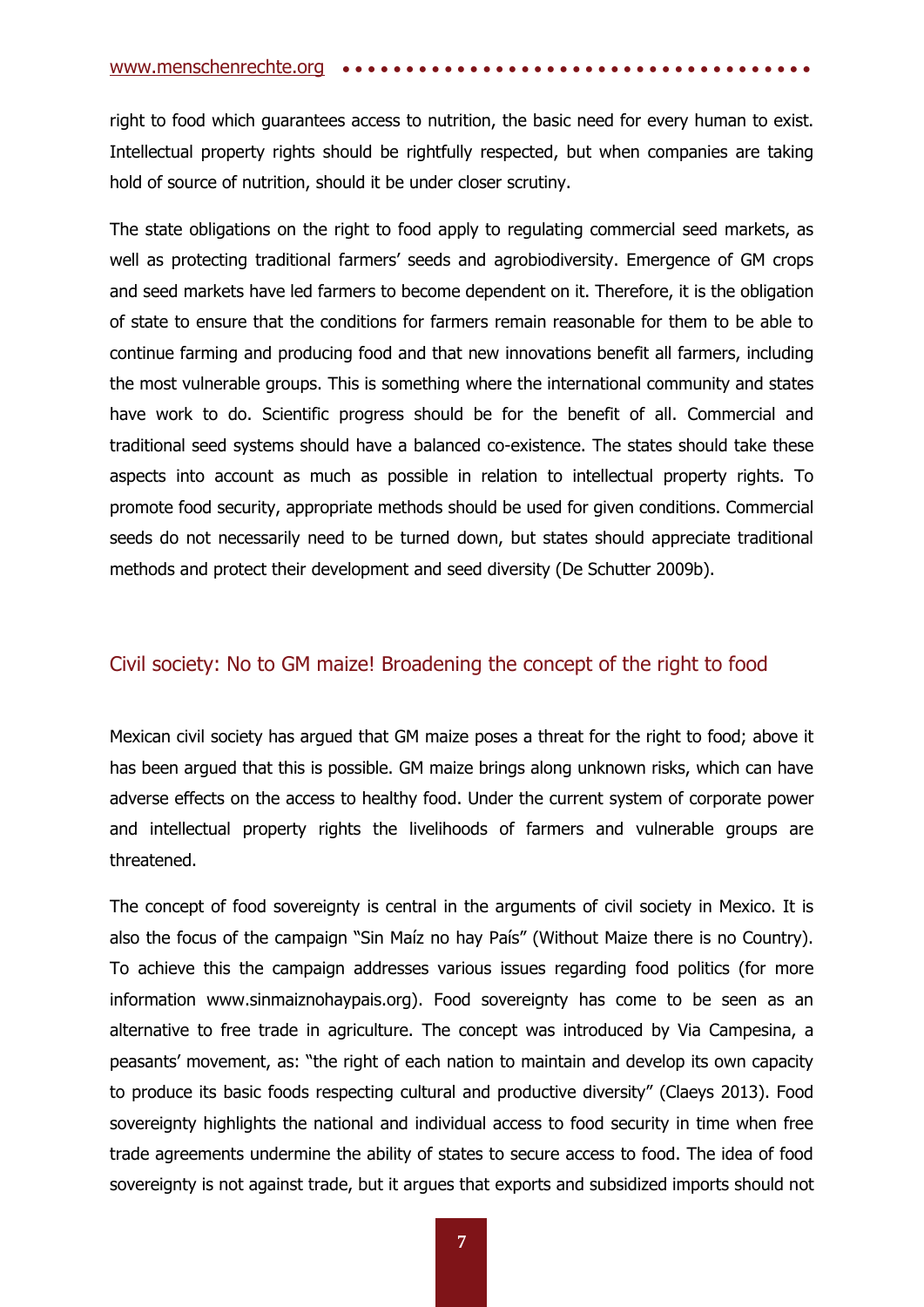#### [www.menschenrechte.org](http://www.menschenrechte.org/) ••••••

be prioritized excessively over local production as it may suffer of this. Food sovereignty also implies that countries should be able to decide whether they allow GM crops and recognizes the right of people to know and decide what they eat. Zieglerconsiders that food sovereignty is an interesting alternative to be taken into account when right to food is considered, as the current system of free trading does not seem to secure, and instead prevents, the realization of the right to food for all people, especially for most vulnerable groups. Right to food can actually be used as an instrument for aspiring food sovereignty, when trade conditions are creating unequal conditions for access to food(Ziegler 2004).Following fast integration to global food markets, Mexico has already lost a great deal of its food sovereignty. A third of all maize is nowadays imported. National production relies still largely on small farmers, who collectively produce 75 % of the national grains (Mann 2014: 100).

Priscilla Claeys suggests that Via Campesina, by introducing the concept of food sovereignty, has actually introduced new ideas of human rights, instead of resorting to the old ones. This is their way to reframe rights from a more collective point of view, to work more effectively for peasants' rights. The framing allows the organization to go beyond the possibilities offered by traditional concepts of rights, which could be considered more liberal and individualistic. Via Campesina includes not only obligations of states, but also those of private and transnational actors. It corresponds to some extent with collective rights already recognized by United Nations. Via Campesina has even sought the establishment of the right to food sovereignty as a new human right, however unsuccessfully (Claeys 2013).

The Mexican Chapter of the International Peoples' Tribunal, an independent institution working on human rights issues, demanded in 2014 that the government of Mexico prohibit all GM maize cultivation. According to the resolution, the government should prohibit the cultivation because native maize is the most important food source and "a vital element of the social structure and cohesion". It is "basis of the livelihood of the Peoples that created it for the good of all mankind". The protection of biodiversity from contamination is highlighted (The Mexican Chapter of International Peoples' Tribunal2014: 72).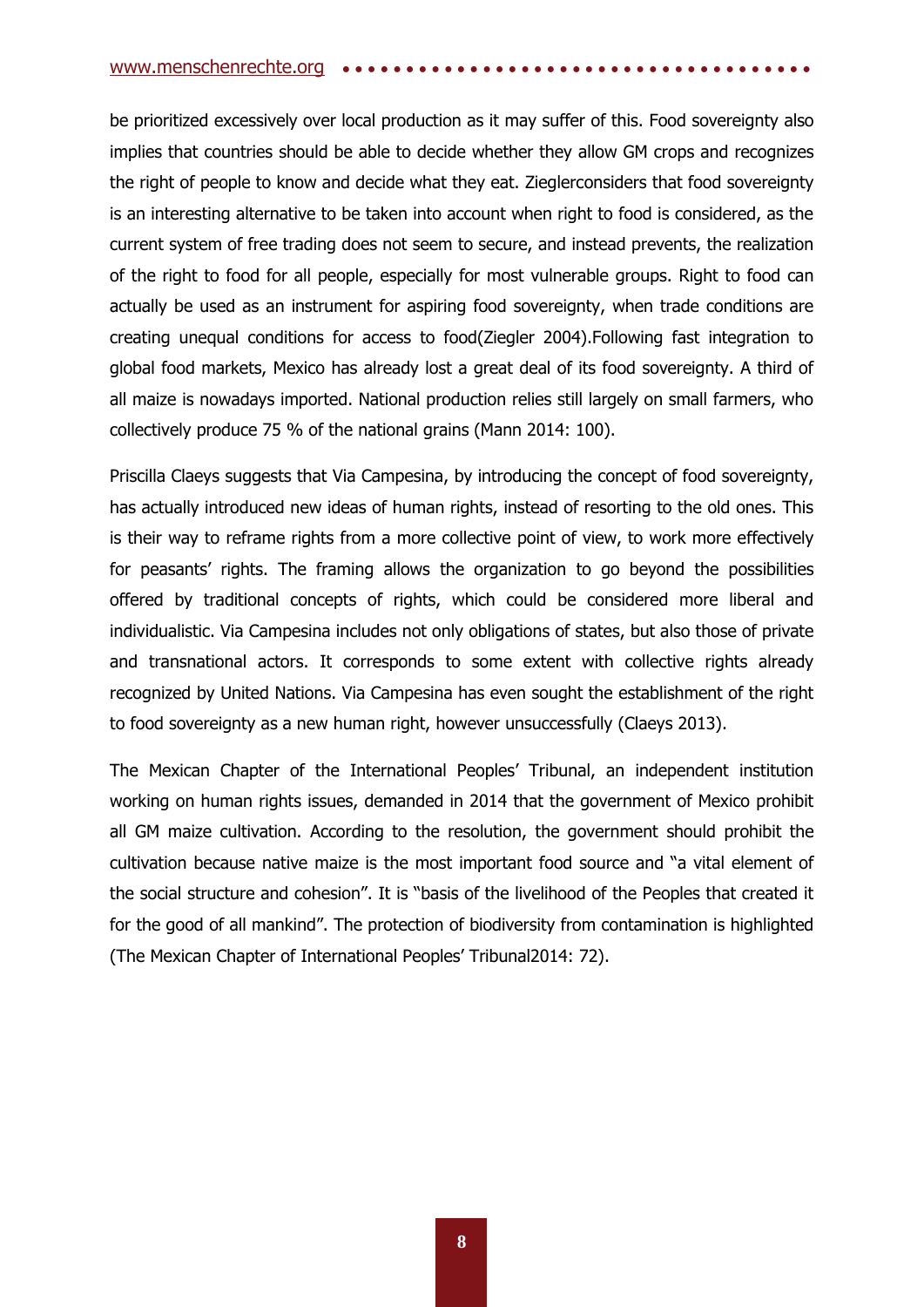## **Conclusion**

Genetically engineered crops have been introduced as an answer to hunger and malnutrition; they are said to provide better crops and to be more nutritious. At the same time, they imply possible risks to human health and access to food. They also affect environment and biodiversity. Human rights are interdependent and indivisible; rights to health, adequate food, healthy environment, democratic participation and informed choice all affect each other in this case. A holistic view should be applied when looking for solutions to hunger and more efficient farming methods. The inequality embedded in current seed market system should be addressed.

Mexican maize is an especially delicate issue, as it implies so many valuable things: biodiversity, food security, cultural meanings and the basis of nutrition. Mexican civil society is rightfully concerned about the right to food. GM maize does not fit in the idea of adequate food in Mexico and among its indigenous peoples. The fierce battle proves this. Mexicans and the world have the right to GM free maize as part of a healthy nutrition and environment, and as part of a cultural heritage. The Mexican state is responsible for realization of these rights.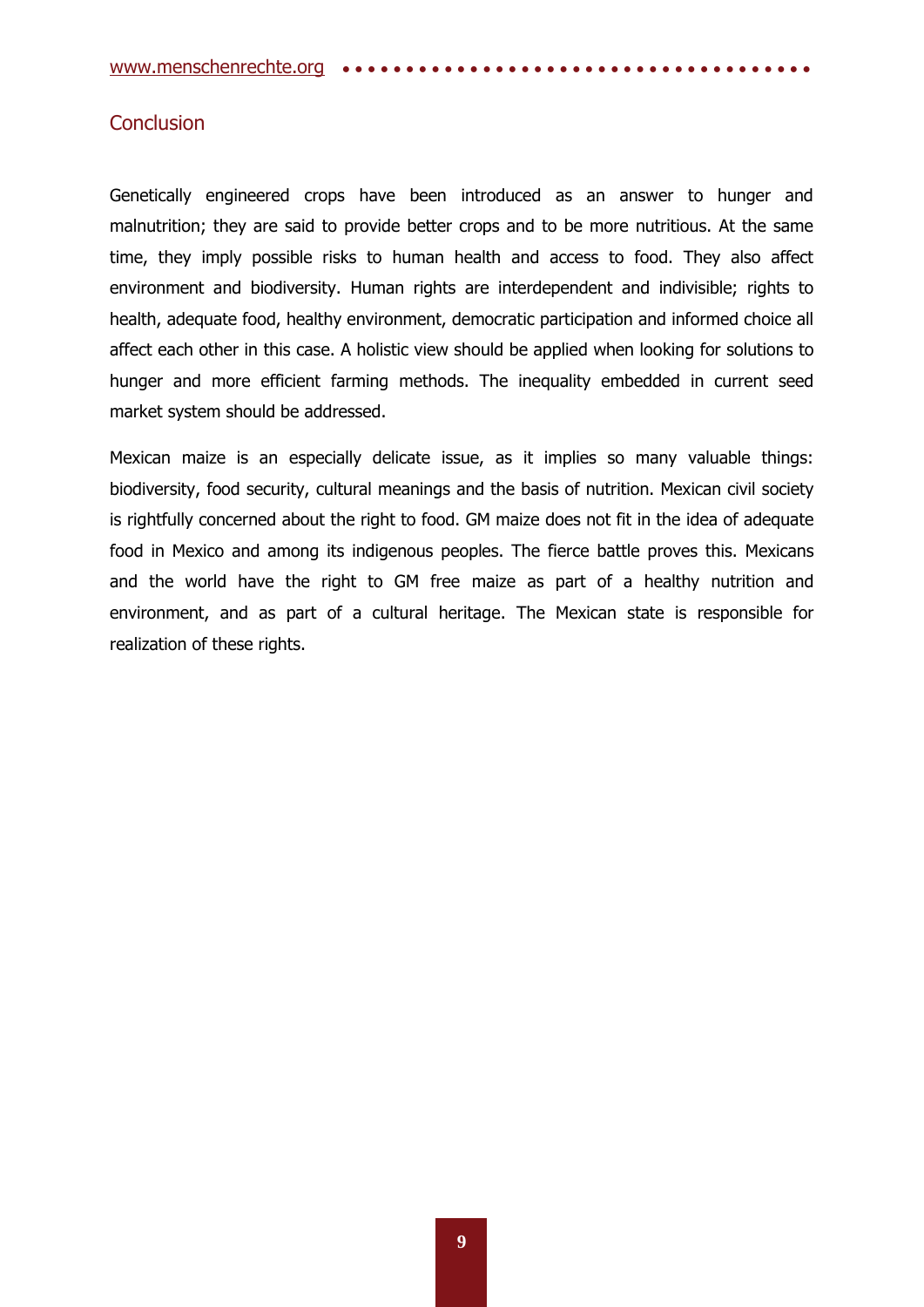## References

Beck, U. 1995: Ecological Politics in an Age of Risk. Cambridge, Polity Press & Blackwell Publishers.

Campos Motta, R. 2014: Transnational Discursive Opportunities and Social Movement Risk Frames Opposing GMOs. Social Movement Studies 0(0), 1– 20.http://www.tandfonline.com/doi/abs/10.1080/14742837.2014.947253#.VN-JuvlgN1Y

Cartagena Protocol on Biosafety to the Convention on Biological Diversity. 2000; 2003. https://bch.cbd.int/protocol/text/

CESCR 1999: Substantive Issues Arising in the Implementation of the International Covenant on Economic, Social and Cultural Rights: General Comment 12: The Right to Adequate Food. United Nations.

Claeys, P. 2013: From Food Sovereignty to Peasants' Rights: An Overview of Via Campesina's Struggle for New Human Rights. In: La Via Campesinas Open Book: Celebrating 20 Years of Struggle and Hope. http://viacampesina.org/downloads/pdf/openbooks/EN-02.pdf

ConstituciónPolítica de losEstadosUnidosMexicanos. 1917. http://www.diputados.gob.mx/LeyesBiblio/htm/1.htm

De Schutter, O. 2012: Report of the Social Rapporteur on the Right to Food. Mission to Mexico. A/HRC/19/59/Add.2. United Nations: General Assembly.

De Schutter, O. 2009a: Agribusiness and the right to food. A/HRC/13/33. United Nations: General Assembly.

De Schutter, O. 2009b: The right to food. Seed policies and the right to food: enhancing biodiversity and encouraging innovation. A/64/170. United Nations: General Assembly.

Eide, A. 1999: The realization of Economic, Social and Cultural Rights. The Right to Adequate Food and to be Free from Hunger. E/CN.4/Sub.2/1999/12. United Nations: Economic and Social Council.

ETC Group 2014: International Tribunal Demands GM Maize Ban in Mexico. Calls on UN bodies to take action.

4.12.2014.http://www.etcgroup.org/sites/www.etcgroup.org/files/etc\_nr\_maizepptenglish\_dec4-2014.pdf

FAO 2004: Voluntary Guidelines to Support the Progressive Realization of the Right to Adequate Food in the Context of National Food Security. United Nations.

FAO Corporate Document Repository: GMOs and Human Rights. Office of Director-General. http://www.fao.org/docrep/003/x9602e/x9602e03.htm#TopOfPage

Gurian-Sherman, D. 2009: Failure to Yield. Evaluating the Performance of Genetically Engineered Crops. Union of Concerned Scientists.

Ley de Bioseguridad de OrganismosGenéticamenteModificados 2005. EstadosUnidosMexicanos. http://www.diputados.gob.mx/LeyesBiblio/pdf/LBOGM.pdf

Mann, A. 2014: Global Activism in Food Politics. Power Shift. Palgrave MacMillan.